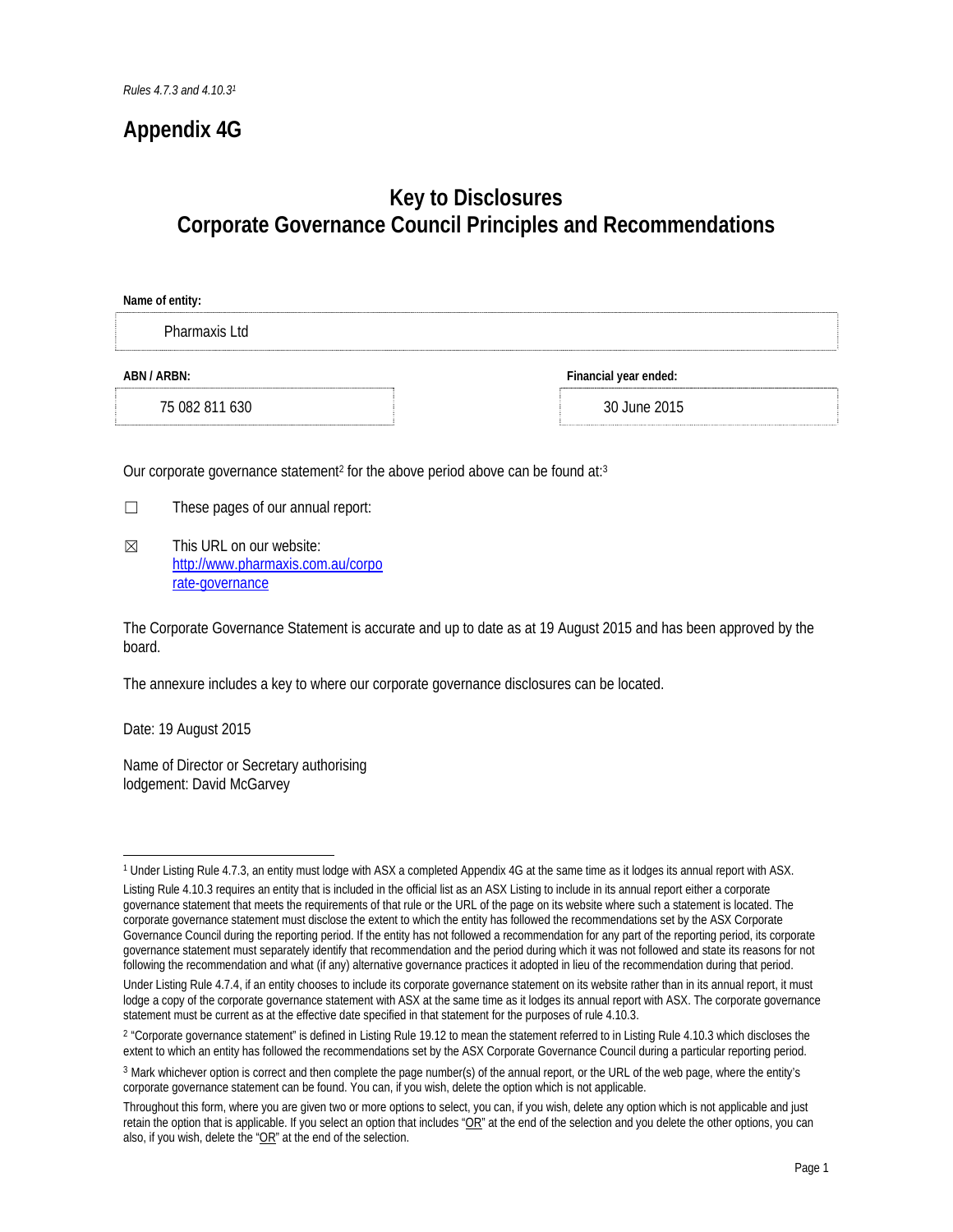## **ANNEXURE – KEY TO CORPORATE GOVERNANCE DISCLOSURES**

|     | Corporate Governance Council recommendation                                                                                                                                                                                                                                                                                                             | We have followed the recommendation in full for the whole of the<br>period above. We have disclosed                                                                                                                                                                                                                                                                                                                         | We have NOT followed the recommendation in full for the whole<br>of the period above. We have disclosed <sup>4</sup>                                                              |
|-----|---------------------------------------------------------------------------------------------------------------------------------------------------------------------------------------------------------------------------------------------------------------------------------------------------------------------------------------------------------|-----------------------------------------------------------------------------------------------------------------------------------------------------------------------------------------------------------------------------------------------------------------------------------------------------------------------------------------------------------------------------------------------------------------------------|-----------------------------------------------------------------------------------------------------------------------------------------------------------------------------------|
|     | <b>PRINCIPLE 1 - LAY SOLID FOUNDATIONS FOR MANAGEMENT AND OVERSIGHT</b>                                                                                                                                                                                                                                                                                 |                                                                                                                                                                                                                                                                                                                                                                                                                             |                                                                                                                                                                                   |
| 1.1 | A listed entity should disclose:<br>the respective roles and responsibilities of its board and<br>(a)<br>management; and<br>those matters expressly reserved to the board and those<br>(b)<br>delegated to management.                                                                                                                                  | the fact that we follow this recommendation:<br>in our Corporate Governance Statement OR<br>⊠<br>at http://www.pharmaxis.com.au/corporate-governance<br>. and information about the respective roles and responsibilities of<br>our board and management (including those matters expressly<br>reserved to the board and those delegated to management):<br>$\boxtimes$<br>http://www.pharmaxis.com.au/corporate-governance | an explanation why that is so in our Corporate Governance<br>Statement OR<br>we are an externally managed entity and this recommendation<br>is therefore not applicable           |
| 1.2 | A listed entity should:<br>undertake appropriate checks before appointing a person, or<br>(a)<br>putting forward to security holders a candidate for election,<br>as a director: and<br>provide security holders with all material information in its<br>(b)<br>possession relevant to a decision on whether or not to elect<br>or re-elect a director. | the fact that we follow this recommendation:<br>$\Box$<br>in our Corporate Governance Statement OR<br>⊠<br>at http://www.pharmaxis.com.au/corporate-governance                                                                                                                                                                                                                                                              | $\Box$<br>an explanation why that is so in our Corporate Governance<br>Statement OR<br>we are an externally managed entity and this recommendation<br>is therefore not applicable |
| 1.3 | A listed entity should have a written agreement with each director<br>and senior executive setting out the terms of their appointment.                                                                                                                                                                                                                  | the fact that we follow this recommendation:<br>in our Corporate Governance Statement OR<br>⊠<br>http://www.pharmaxis.com.au/corporate-governance                                                                                                                                                                                                                                                                           | $\Box$<br>an explanation why that is so in our Corporate Governance<br>Statement OR<br>we are an externally managed entity and this recommendation<br>is therefore not applicable |
| 1.4 | The company secretary of a listed entity should be accountable<br>directly to the board, through the chair, on all matters to do with the<br>proper functioning of the board.                                                                                                                                                                           | the fact that we follow this recommendation:<br>in our Corporate Governance Statement OR<br>$\boxtimes$<br>http://www.pharmaxis.com.au/corporate-governance                                                                                                                                                                                                                                                                 | an explanation why that is so in our Corporate Governance<br>Statement OR<br>we are an externally managed entity and this recommendation<br>is therefore not applicable           |

<sup>4</sup> If you have followed all of the Council's recommendations in full for the whole of the period above, you can, if you wish, delete this column from the form and re-format it.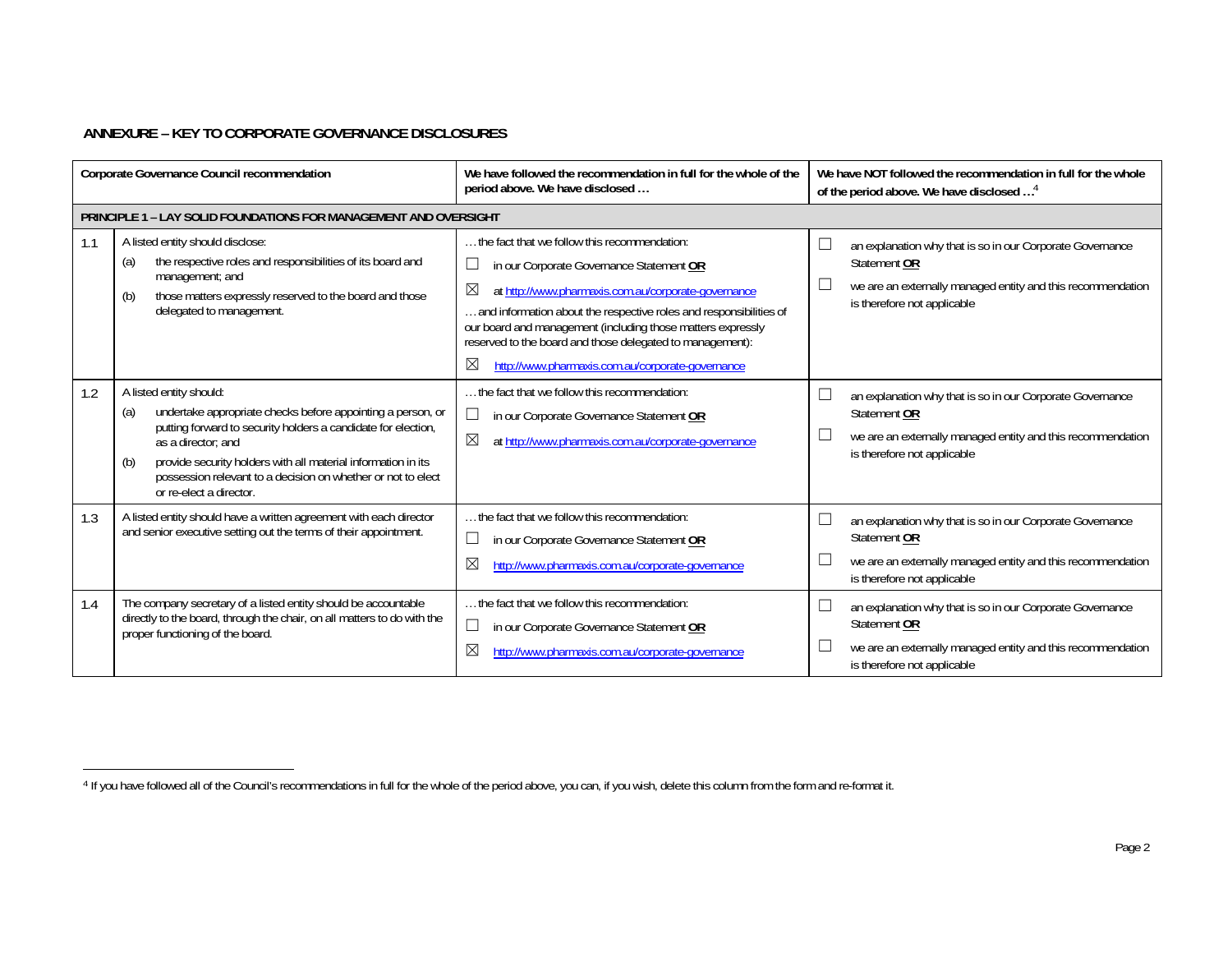|     | <b>Corporate Governance Council recommendation</b>                                                                                                                                                                                                                                                                                                                                                                                                                                                                                                                                                                                                                                                                                                                                                                                                                                                                                                                                                                                                                                      | We have followed the recommendation in full for the whole of the<br>period above. We have disclosed                                                                                                                                                                                                                                                                                                                                                                                                                                                                                                                                                                                                                                                                                                                                                                                 | We have NOT followed the recommendation in full for the whole<br>of the period above. We have disclosed <sup>4</sup>                                                                                                               |  |
|-----|-----------------------------------------------------------------------------------------------------------------------------------------------------------------------------------------------------------------------------------------------------------------------------------------------------------------------------------------------------------------------------------------------------------------------------------------------------------------------------------------------------------------------------------------------------------------------------------------------------------------------------------------------------------------------------------------------------------------------------------------------------------------------------------------------------------------------------------------------------------------------------------------------------------------------------------------------------------------------------------------------------------------------------------------------------------------------------------------|-------------------------------------------------------------------------------------------------------------------------------------------------------------------------------------------------------------------------------------------------------------------------------------------------------------------------------------------------------------------------------------------------------------------------------------------------------------------------------------------------------------------------------------------------------------------------------------------------------------------------------------------------------------------------------------------------------------------------------------------------------------------------------------------------------------------------------------------------------------------------------------|------------------------------------------------------------------------------------------------------------------------------------------------------------------------------------------------------------------------------------|--|
| 1.5 | A listed entity should:<br>have a diversity policy which includes requirements for the<br>(a)<br>board or a relevant committee of the board to set<br>measurable objectives for achieving gender diversity and to<br>assess annually both the objectives and the entity's progress<br>in achieving them;<br>disclose that policy or a summary of it; and<br>(b)<br>disclose as at the end of each reporting period the<br>(c)<br>measurable objectives for achieving gender diversity set by<br>the board or a relevant committee of the board in accordance<br>with the entity's diversity policy and its progress towards<br>achieving them and either:<br>(1) the respective proportions of men and women on the<br>board, in senior executive positions and across the<br>whole organisation (including how the entity has defined<br>"senior executive" for these purposes); or<br>(2) if the entity is a "relevant employer" under the Workplace<br>Gender Equality Act, the entity's most recent "Gender<br>Equality Indicators", as defined in and published under<br>that Act. | the fact that we have a diversity policy that complies with<br>paragraph (a):<br>in our Corporate Governance Statement OR<br>⊠<br>at http://www.pharmaxis.com.au/corporate-governance<br>and a copy of our diversity policy or a summary of it:<br>$\boxtimes$<br>at<br>http://www.pharmaxis.com.au/assets/pdf/2015/Governance/201<br>5 06 15 Diversity Policy 2015.pdf<br>and the measurable objectives for achieving gender diversity set by<br>the board or a relevant committee of the board in accordance with our<br>diversity policy and our progress towards achieving them:<br>$\Box$<br>in our Corporate Governance Statement OR<br>⊠<br>at http://www.pharmaxis.com.au/corporate-governance<br>and the information referred to in paragraphs $(c)(1)$ or $(2)$ :<br>in our Corporate Governance Statement OR<br>⊠<br>at http://www.pharmaxis.com.au/corporate-governance | $\mathcal{L}_{\mathcal{A}}$<br>an explanation why that is so in our Corporate Governance<br>Statement OR<br>we are an externally managed entity and this recommendation<br>$\overline{\phantom{a}}$<br>is therefore not applicable |  |
| 1.6 | A listed entity should:<br>have and disclose a process for periodically evaluating the<br>(a)<br>performance of the board, its committees and individual<br>directors: and<br>disclose, in relation to each reporting period, whether a<br>(b)<br>performance evaluation was undertaken in the reporting<br>period in accordance with that process.                                                                                                                                                                                                                                                                                                                                                                                                                                                                                                                                                                                                                                                                                                                                     | the evaluation process referred to in paragraph (a):<br>in our Corporate Governance Statement OR<br>⊠<br>at http://www.pharmaxis.com.au/corporate-governance<br>and the information referred to in paragraph (b):<br>in our Corporate Governance Statement OR<br>⊠<br>at http://www.pharmaxis.com.au/corporate-governance                                                                                                                                                                                                                                                                                                                                                                                                                                                                                                                                                           | $\Box$<br>an explanation why that is so in our Corporate Governance<br>Statement OR<br>$\mathcal{L}_{\mathcal{A}}$<br>we are an externally managed entity and this recommendation<br>is therefore not applicable                   |  |
| 1.7 | A listed entity should:<br>have and disclose a process for periodically evaluating the<br>(a)<br>performance of its senior executives; and<br>disclose, in relation to each reporting period, whether a<br>(b)<br>performance evaluation was undertaken in the reporting<br>period in accordance with that process.                                                                                                                                                                                                                                                                                                                                                                                                                                                                                                                                                                                                                                                                                                                                                                     | the evaluation process referred to in paragraph (a):<br>in our Corporate Governance Statement OR<br>$\overline{\phantom{a}}$<br>$\boxtimes$<br>at http://www.pharmaxis.com.au/corporate-governance<br>and the information referred to in paragraph (b):<br>in our Corporate Governance Statement OR<br>⊠<br>at http://www.pharmaxis.com.au/corporate-governance                                                                                                                                                                                                                                                                                                                                                                                                                                                                                                                     | an explanation why that is so in our Corporate Governance<br>$\overline{\phantom{a}}$<br>Statement OR<br>we are an externally managed entity and this recommendation<br>$\overline{\phantom{a}}$<br>is therefore not applicable    |  |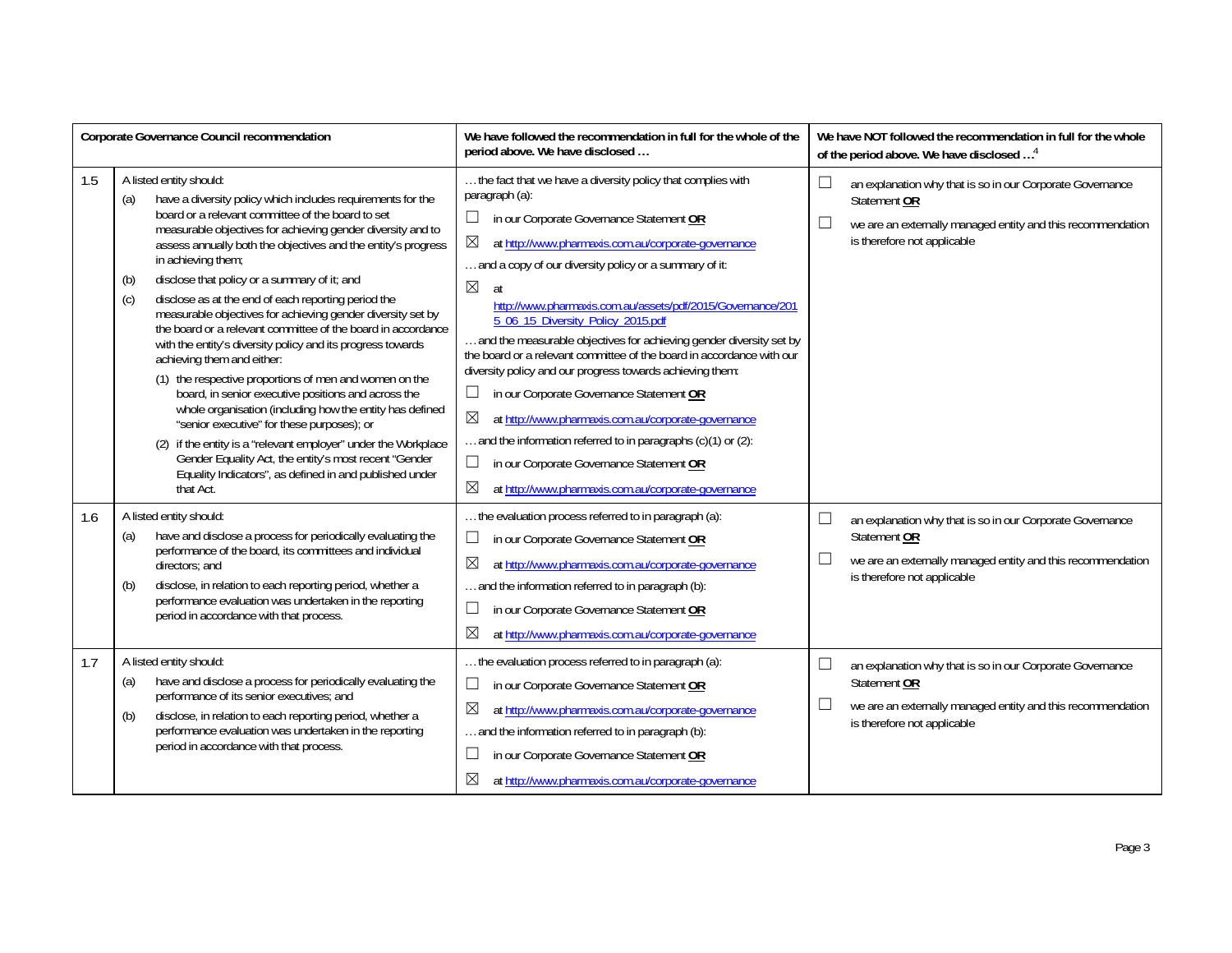| <b>Corporate Governance Council recommendation</b> |                                                                                                                                                                                                                                                                                                                                                                                                                                                                                                                                                                                                                                                                                                                                                                                                                                                                     | We have followed the recommendation in full for the whole of the<br>period above. We have disclosed                                                                                                                                                                                                                                                                                                                                                                                                                                                                                                                                                                                                                                                                                                                                                                                                                                                                                                                                                                                                 | We have NOT followed the recommendation in full for the whole<br>of the period above. We have disclosed <sup>4</sup>                                                                        |
|----------------------------------------------------|---------------------------------------------------------------------------------------------------------------------------------------------------------------------------------------------------------------------------------------------------------------------------------------------------------------------------------------------------------------------------------------------------------------------------------------------------------------------------------------------------------------------------------------------------------------------------------------------------------------------------------------------------------------------------------------------------------------------------------------------------------------------------------------------------------------------------------------------------------------------|-----------------------------------------------------------------------------------------------------------------------------------------------------------------------------------------------------------------------------------------------------------------------------------------------------------------------------------------------------------------------------------------------------------------------------------------------------------------------------------------------------------------------------------------------------------------------------------------------------------------------------------------------------------------------------------------------------------------------------------------------------------------------------------------------------------------------------------------------------------------------------------------------------------------------------------------------------------------------------------------------------------------------------------------------------------------------------------------------------|---------------------------------------------------------------------------------------------------------------------------------------------------------------------------------------------|
|                                                    | PRINCIPLE 2 - STRUCTURE THE BOARD TO ADD VALUE                                                                                                                                                                                                                                                                                                                                                                                                                                                                                                                                                                                                                                                                                                                                                                                                                      |                                                                                                                                                                                                                                                                                                                                                                                                                                                                                                                                                                                                                                                                                                                                                                                                                                                                                                                                                                                                                                                                                                     |                                                                                                                                                                                             |
| 2.1                                                | The board of a listed entity should:<br>have a nomination committee which:<br>(a)<br>(1) has at least three members, a majority of whom are<br>independent directors; and<br>(2) is chaired by an independent director,<br>and disclose:<br>(3) the charter of the committee:<br>(4) the members of the committee; and<br>(5) as at the end of each reporting period, the number of<br>times the committee met throughout the period and<br>the individual attendances of the members at those<br>meetings; or<br>if it does not have a nomination committee, disclose that<br>(b)<br>fact and the processes it employs to address board<br>succession issues and to ensure that the board has the<br>appropriate balance of skills, knowledge, experience,<br>independence and diversity to enable it to discharge its<br>duties and responsibilities effectively. | [If the entity complies with paragraph (a):]<br>the fact that we have a nomination committee that complies with<br>paragraphs (1) and (2):<br>in our Corporate Governance Statement OR<br>ப<br>⊠<br>at http://www.pharmaxis.com.au/corporate-governance<br>and a copy of the charter of the committee:<br>$\boxtimes$<br>at<br>http://www.pharmaxis.com.au/assets/pdf/2015/Governance/201<br>5_06_15_Remuneration_Nomination_Committee_Charter_201<br>5.pdf<br>and the information referred to in paragraphs (4) and (5):<br>in our Corporate Governance Statement OR<br>ப<br>$\boxtimes$<br>at http://www.pharmaxis.com.au/corporate-governance<br>[If the entity complies with paragraph (b):]<br>the fact that we do not have a nomination committee and the<br>processes we employ to address board succession issues and to<br>ensure that the board has the appropriate balance of skills,<br>knowledge, experience, independence and diversity to enable it to<br>discharge its duties and responsibilities effectively:<br>in our Corporate Governance Statement OR<br>at [insert location] | $\Box$<br>an explanation why that is so in our Corporate Governance<br>Statement OR<br>$\Box$<br>we are an externally managed entity and this recommendation<br>is therefore not applicable |
| 2.2                                                | A listed entity should have and disclose a board skills matrix<br>setting out the mix of skills and diversity that the board currently<br>has or is looking to achieve in its membership.                                                                                                                                                                                                                                                                                                                                                                                                                                                                                                                                                                                                                                                                           | our board skills matrix:<br>$\overline{\phantom{a}}$<br>in our Corporate Governance Statement OR<br>$\boxtimes$<br>at http://www.pharmaxis.com.au/corporate-governance                                                                                                                                                                                                                                                                                                                                                                                                                                                                                                                                                                                                                                                                                                                                                                                                                                                                                                                              | $\Box$<br>an explanation why that is so in our Corporate Governance<br>Statement OR<br>we are an externally managed entity and this recommendation<br>is therefore not applicable           |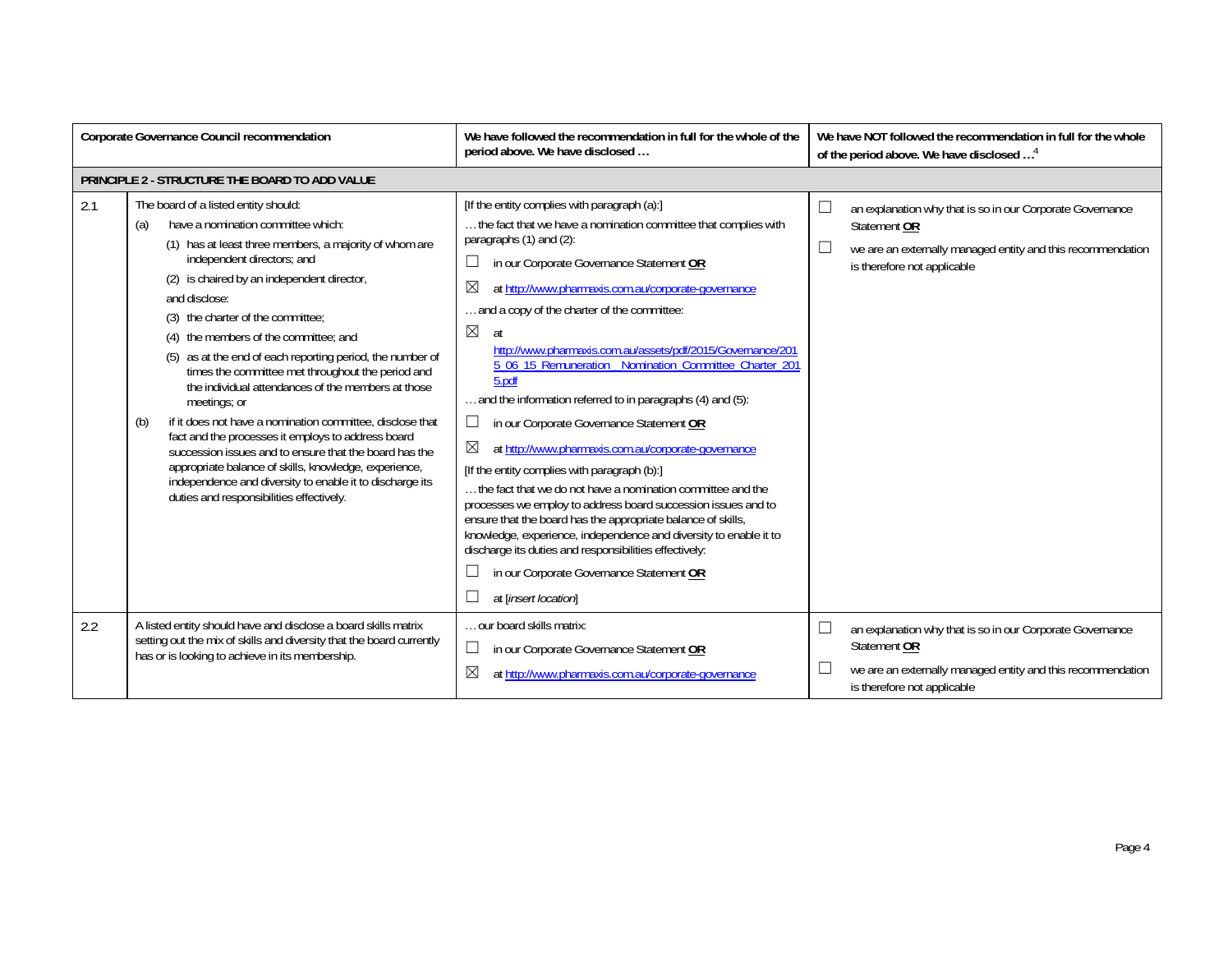| Corporate Governance Council recommendation |                                                                                                                                                                                                                                                                                                                                                                                                                                                                                                                                                        | We have followed the recommendation in full for the whole of the<br>period above. We have disclosed                                                                                                                                                                                                                                                                                                                                                                                                     | We have NOT followed the recommendation in full for the whole<br>of the period above. We have disclosed <sup>4</sup>                                                                                          |
|---------------------------------------------|--------------------------------------------------------------------------------------------------------------------------------------------------------------------------------------------------------------------------------------------------------------------------------------------------------------------------------------------------------------------------------------------------------------------------------------------------------------------------------------------------------------------------------------------------------|---------------------------------------------------------------------------------------------------------------------------------------------------------------------------------------------------------------------------------------------------------------------------------------------------------------------------------------------------------------------------------------------------------------------------------------------------------------------------------------------------------|---------------------------------------------------------------------------------------------------------------------------------------------------------------------------------------------------------------|
| 2.3                                         | A listed entity should disclose:<br>the names of the directors considered by the board to be<br>(a)<br>independent directors;<br>if a director has an interest, position, association or<br>(b)<br>relationship of the type described in Box 2.3 but the board<br>is of the opinion that it does not compromise the<br>independence of the director, the nature of the interest,<br>position, association or relationship in question and an<br>explanation of why the board is of that opinion; and<br>the length of service of each director.<br>(c) | the names of the directors considered by the board to be<br>independent directors:<br>in our Corporate Governance Statement OR<br>$\boxtimes$<br>at http://www.pharmaxis.com.au/corporate-governance<br>and, where applicable, the information referred to in paragraph (b):<br>in our Corporate Governance Statement OR<br>at [insert location]<br>and the length of service of each director:<br>in our Corporate Governance Statement OR<br>⊠<br>at http://www.pharmaxis.com.au/corporate-governance | an explanation why that is so in our Corporate Governance<br>⊔<br>Statement                                                                                                                                   |
| 2.4                                         | A majority of the board of a listed entity should be independent<br>directors.                                                                                                                                                                                                                                                                                                                                                                                                                                                                         | the fact that we follow this recommendation:<br>in our Corporate Governance Statement OR<br>⊠<br>at http://www.pharmaxis.com.au/corporate-governance                                                                                                                                                                                                                                                                                                                                                    | an explanation why that is so in our Corporate Governance<br>$\overline{\phantom{a}}$<br>Statement OR<br>we are an externally managed entity and this recommendation<br>└<br>is therefore not applicable      |
| 2.5                                         | The chair of the board of a listed entity should be an independent<br>director and, in particular, should not be the same person as the<br>CEO of the entity.                                                                                                                                                                                                                                                                                                                                                                                          | the fact that we follow this recommendation:<br>in our Corporate Governance Statement OR<br>ப<br>⊠<br>at http://www.pharmaxis.com.au/corporate-governance                                                                                                                                                                                                                                                                                                                                               | $\Box$<br>an explanation why that is so in our Corporate Governance<br>Statement OR<br>we are an externally managed entity and this recommendation<br>$\overline{\phantom{a}}$<br>is therefore not applicable |
| 2.6                                         | A listed entity should have a program for inducting new directors<br>and provide appropriate professional development opportunities<br>for directors to develop and maintain the skills and knowledge<br>needed to perform their role as directors effectively.                                                                                                                                                                                                                                                                                        | the fact that we follow this recommendation:<br>in our Corporate Governance Statement OR<br>$\boxtimes$<br>at http://www.pharmaxis.com.au/corporate-governance                                                                                                                                                                                                                                                                                                                                          | L<br>an explanation why that is so in our Corporate Governance<br>Statement OR<br>we are an externally managed entity and this recommendation<br>is therefore not applicable                                  |
| PRINCIPLE 3 - ACT ETHICALLY AND RESPONSIBLY |                                                                                                                                                                                                                                                                                                                                                                                                                                                                                                                                                        |                                                                                                                                                                                                                                                                                                                                                                                                                                                                                                         |                                                                                                                                                                                                               |
| 3.1                                         | A listed entity should:<br>have a code of conduct for its directors, senior executives<br>(a)<br>and employees; and<br>disclose that code or a summary of it.<br>(b)                                                                                                                                                                                                                                                                                                                                                                                   | our code of conduct or a summary of it:<br>in our Corporate Governance Statement OR<br>ப<br>$\boxtimes$<br>at<br>http://www.pharmaxis.com.au/assets/pdf/2015/Governance/2015<br>Code of Conduct 2015.pdf                                                                                                                                                                                                                                                                                                | an explanation why that is so in our Corporate Governance<br>Statement                                                                                                                                        |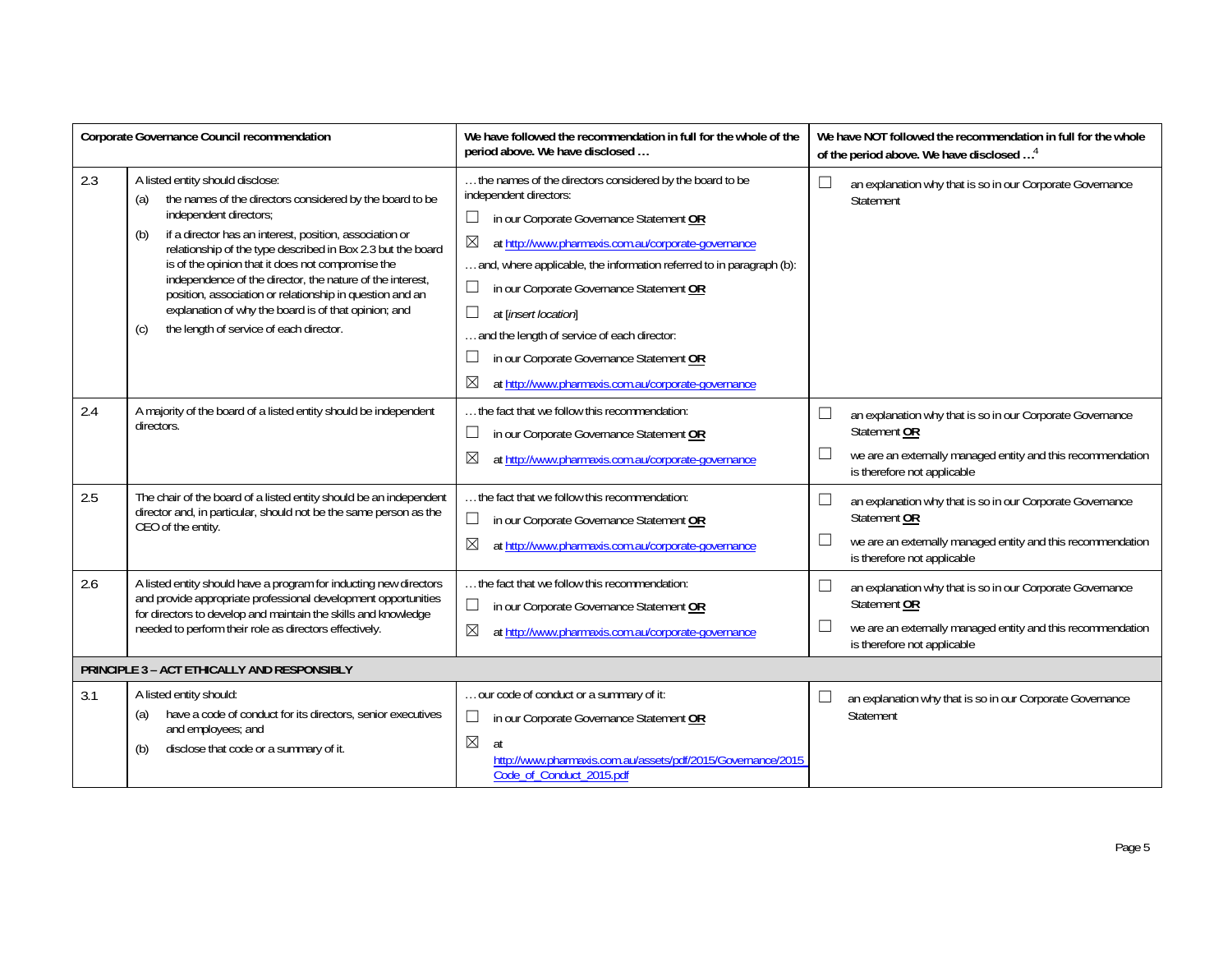| Corporate Governance Council recommendation |                                                                                                                                                                                                                                                                                                                                                                                                                                                                                                                                                                                                                                                                                                                                                                                                                                                                                                                                                                                      | We have followed the recommendation in full for the whole of the<br>period above. We have disclosed                                                                                                                                                                                                                                                                                                                                                                                                                                                                                                                                                                                                                                                                                                                                                                                                                                                                                                                                                                              | We have NOT followed the recommendation in full for the whole<br>of the period above. We have disclosed <sup>4</sup> |
|---------------------------------------------|--------------------------------------------------------------------------------------------------------------------------------------------------------------------------------------------------------------------------------------------------------------------------------------------------------------------------------------------------------------------------------------------------------------------------------------------------------------------------------------------------------------------------------------------------------------------------------------------------------------------------------------------------------------------------------------------------------------------------------------------------------------------------------------------------------------------------------------------------------------------------------------------------------------------------------------------------------------------------------------|----------------------------------------------------------------------------------------------------------------------------------------------------------------------------------------------------------------------------------------------------------------------------------------------------------------------------------------------------------------------------------------------------------------------------------------------------------------------------------------------------------------------------------------------------------------------------------------------------------------------------------------------------------------------------------------------------------------------------------------------------------------------------------------------------------------------------------------------------------------------------------------------------------------------------------------------------------------------------------------------------------------------------------------------------------------------------------|----------------------------------------------------------------------------------------------------------------------|
|                                             | PRINCIPLE 4 - SAFEGUARD INTEGRITY IN CORPORATE REPORTING                                                                                                                                                                                                                                                                                                                                                                                                                                                                                                                                                                                                                                                                                                                                                                                                                                                                                                                             |                                                                                                                                                                                                                                                                                                                                                                                                                                                                                                                                                                                                                                                                                                                                                                                                                                                                                                                                                                                                                                                                                  |                                                                                                                      |
| 4.1                                         | The board of a listed entity should:<br>have an audit committee which:<br>(a)<br>(1) has at least three members, all of whom are non-<br>executive directors and a majority of whom are<br>independent directors; and<br>(2) is chaired by an independent director, who is not the<br>chair of the board.<br>and disclose:<br>(3) the charter of the committee:<br>(4) the relevant qualifications and experience of the<br>members of the committee: and<br>(5) in relation to each reporting period, the number of<br>times the committee met throughout the period and<br>the individual attendances of the members at those<br>meetings; or<br>if it does not have an audit committee, disclose that fact<br>(b)<br>and the processes it employs that independently verify and<br>safeguard the integrity of its corporate reporting, including<br>the processes for the appointment and removal of the<br>external auditor and the rotation of the audit engagement<br>partner. | [If the entity complies with paragraph (a):]<br>the fact that we have an audit committee that complies with<br>paragraphs (1) and (2):<br>in our Corporate Governance Statement OR<br>ப<br>⊠<br>at http://www.pharmaxis.com.au/corporate-governance<br>and a copy of the charter of the committee:<br>$\boxtimes$<br>at<br>http://www.pharmaxis.com.au/assets/pdf/2015/Governance/201<br>5 06 15 Audit Committee Charter 2015.pdf<br>and the information referred to in paragraphs (4) and (5):<br>in our Corporate Governance Statement OR<br>$\Box$<br>X<br>at http://www.pharmaxis.com.au/corporate-governance<br>[If the entity complies with paragraph (b):]<br>the fact that we do not have an audit committee and the processes<br>we employ that independently verify and safeguard the integrity of our<br>corporate reporting, including the processes for the appointment and<br>removal of the external auditor and the rotation of the audit<br>engagement partner:<br>$\overline{\phantom{a}}$<br>in our Corporate Governance Statement OR<br>at [insert location] | $\overline{\phantom{a}}$<br>an explanation why that is so in our Corporate Governance<br>Statement                   |
| 4.2                                         | The board of a listed entity should, before it approves the entity's<br>financial statements for a financial period, receive from its CEO<br>and CFO a declaration that, in their opinion, the financial records<br>of the entity have been properly maintained and that the financial<br>statements comply with the appropriate accounting standards<br>and give a true and fair view of the financial position and<br>performance of the entity and that the opinion has been formed<br>on the basis of a sound system of risk management and internal<br>control which is operating effectively.                                                                                                                                                                                                                                                                                                                                                                                  | the fact that we follow this recommendation:<br>$\Box$<br>in our Corporate Governance Statement OR<br>$\boxtimes$<br>at http://www.pharmaxis.com.au/corporate-governance                                                                                                                                                                                                                                                                                                                                                                                                                                                                                                                                                                                                                                                                                                                                                                                                                                                                                                         | $\mathcal{L}_{\mathcal{A}}$<br>an explanation why that is so in our Corporate Governance<br>Statement                |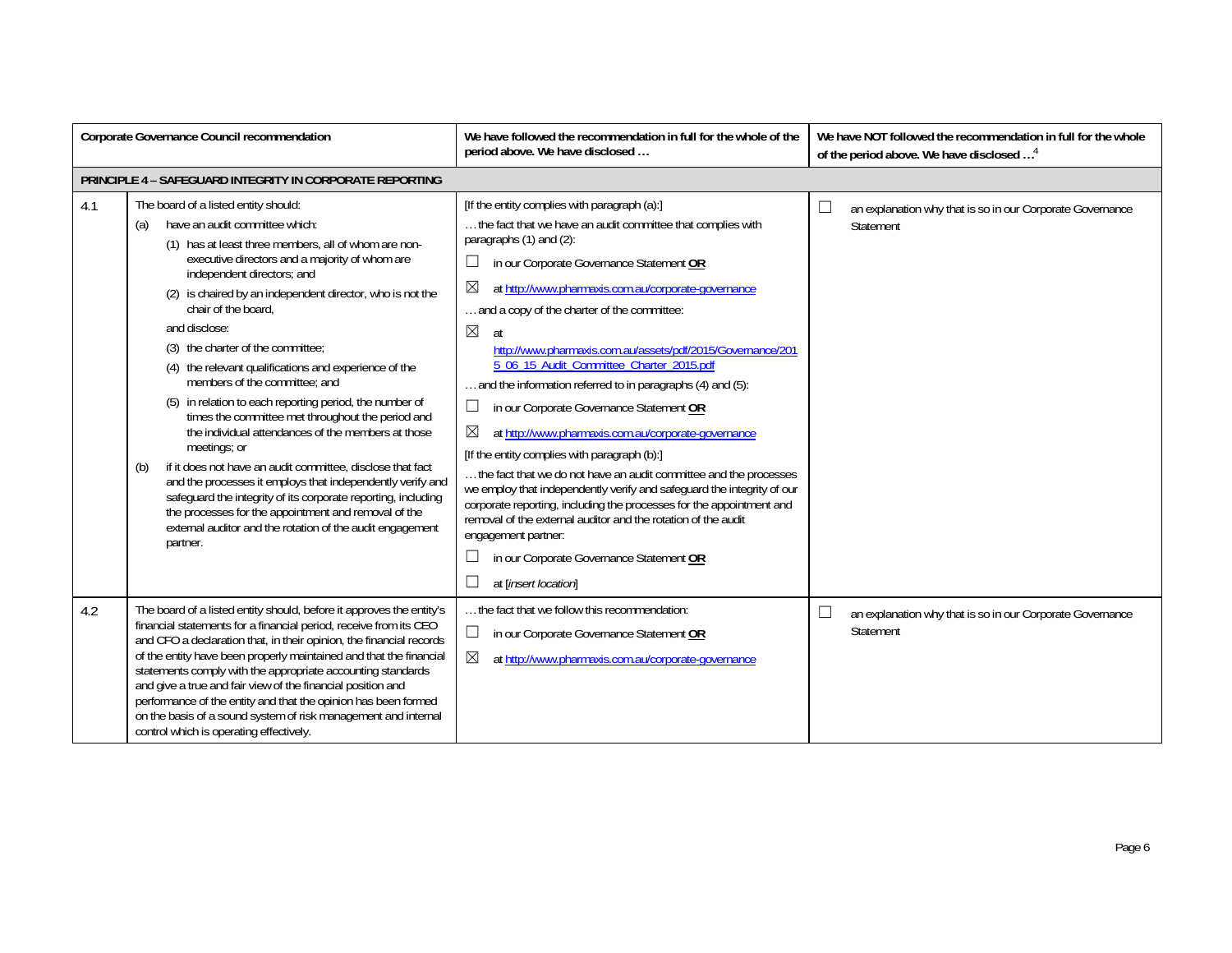|     | <b>Corporate Governance Council recommendation</b>                                                                                                                                                  | We have followed the recommendation in full for the whole of the<br>period above. We have disclosed                                                                                                                                                                                  |        | We have NOT followed the recommendation in full for the whole<br>of the period above. We have disclosed <sup>4</sup>                                                                                                                |
|-----|-----------------------------------------------------------------------------------------------------------------------------------------------------------------------------------------------------|--------------------------------------------------------------------------------------------------------------------------------------------------------------------------------------------------------------------------------------------------------------------------------------|--------|-------------------------------------------------------------------------------------------------------------------------------------------------------------------------------------------------------------------------------------|
| 4.3 | A listed entity that has an AGM should ensure that its external<br>auditor attends its AGM and is available to answer questions<br>from security holders relevant to the audit.                     | the fact that we follow this recommendation:<br>in our Corporate Governance Statement OR<br>$\sim$<br>⊠<br>at http://www.pharmaxis.com.au/corporate-governance                                                                                                                       | $\Box$ | an explanation why that is so in our Corporate Governance<br>Statement OR<br>we are an externally managed entity that does not hold an<br>annual general meeting and this recommendation is therefore<br>not applicable             |
|     | <b>PRINCIPLE 5 - MAKE TIMELY AND BALANCED DISCLOSURE</b>                                                                                                                                            |                                                                                                                                                                                                                                                                                      |        |                                                                                                                                                                                                                                     |
| 5.1 | A listed entity should:<br>have a written policy for complying with its continuous<br>(a)<br>disclosure obligations under the Listing Rules; and<br>disclose that policy or a summary of it.<br>(b) | our continuous disclosure compliance policy or a summary of it:<br>in our Corporate Governance Statement OR<br>ப<br>$\boxtimes$<br>at<br>http://www.pharmaxis.com.au/assets/pdf/2015/Governance/201<br>5_06_15_Continuous_Disclosure__Shareholder_Communicatio<br>ns_Policy_2015.pdf |        | an explanation why that is so in our Corporate Governance<br>Statement                                                                                                                                                              |
|     | PRINCIPLE 6 - RESPECT THE RIGHTS OF SECURITY HOLDERS                                                                                                                                                |                                                                                                                                                                                                                                                                                      |        |                                                                                                                                                                                                                                     |
| 6.1 | A listed entity should provide information about itself and its<br>governance to investors via its website.                                                                                         | information about us and our governance on our website:<br>$\boxtimes$<br>at http://www.pharmaxis.com.au/corporate-governance                                                                                                                                                        |        | an explanation why that is so in our Corporate Governance<br>Statement                                                                                                                                                              |
| 6.2 | A listed entity should design and implement an investor relations<br>program to facilitate effective two-way communication with<br>investors.                                                       | the fact that we follow this recommendation:<br>in our Corporate Governance Statement OR<br>$\Box$<br>⊠<br>at http://www.pharmaxis.com.au/corporate-governance                                                                                                                       |        | an explanation why that is so in our Corporate Governance<br>Statement                                                                                                                                                              |
| 6.3 | A listed entity should disclose the policies and processes it has in<br>place to facilitate and encourage participation at meetings of<br>security holders.                                         | our policies and processes for facilitating and encouraging<br>participation at meetings of security holders:<br>in our Corporate Governance Statement OR<br>⊠<br>at http://www.pharmaxis.com.au/corporate-governance                                                                |        | an explanation why that is so in our Corporate Governance<br>Statement OR<br>we are an externally managed entity that does not hold<br>periodic meetings of security holders and this recommendation<br>is therefore not applicable |
| 6.4 | A listed entity should give security holders the option to receive<br>communications from, and send communications to, the entity<br>and its security registry electronically.                      | the fact that we follow this recommendation:<br>in our Corporate Governance Statement OR<br>⊠<br>at http://www.pharmaxis.com.au/corporate-governance                                                                                                                                 |        | an explanation why that is so in our Corporate Governance<br>Statement                                                                                                                                                              |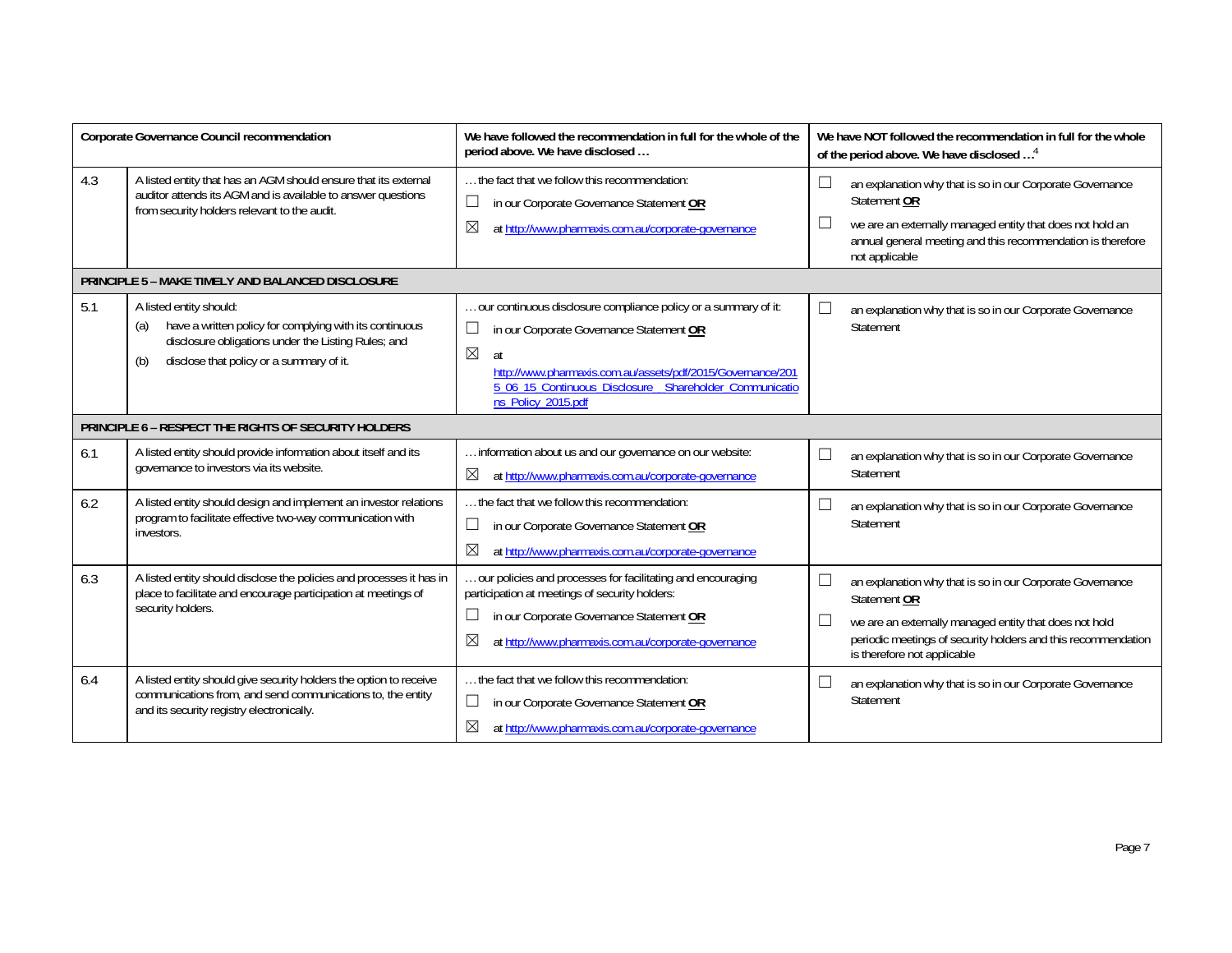|     | <b>Corporate Governance Council recommendation</b>                                                                                                                                                                                                                                                                                                                                                                                                                                                                                                                                                                                                                                                                                                 | We have followed the recommendation in full for the whole of the<br>period above. We have disclosed                                                                                                                                                                                                                                                                                                                                                                                                                                                                                                                                                                                                                                                                                                                                                                                                                                                 | We have NOT followed the recommendation in full for the whole<br>of the period above. We have disclosed <sup>4</sup> |
|-----|----------------------------------------------------------------------------------------------------------------------------------------------------------------------------------------------------------------------------------------------------------------------------------------------------------------------------------------------------------------------------------------------------------------------------------------------------------------------------------------------------------------------------------------------------------------------------------------------------------------------------------------------------------------------------------------------------------------------------------------------------|-----------------------------------------------------------------------------------------------------------------------------------------------------------------------------------------------------------------------------------------------------------------------------------------------------------------------------------------------------------------------------------------------------------------------------------------------------------------------------------------------------------------------------------------------------------------------------------------------------------------------------------------------------------------------------------------------------------------------------------------------------------------------------------------------------------------------------------------------------------------------------------------------------------------------------------------------------|----------------------------------------------------------------------------------------------------------------------|
|     | <b>PRINCIPLE 7 - RECOGNISE AND MANAGE RISK</b>                                                                                                                                                                                                                                                                                                                                                                                                                                                                                                                                                                                                                                                                                                     |                                                                                                                                                                                                                                                                                                                                                                                                                                                                                                                                                                                                                                                                                                                                                                                                                                                                                                                                                     |                                                                                                                      |
| 7.1 | The board of a listed entity should:<br>have a committee or committees to oversee risk, each of<br>(a)<br>which:<br>(1) has at least three members, a majority of whom are<br>independent directors; and<br>(2) is chaired by an independent director,<br>and disclose:<br>(3) the charter of the committee:<br>(4) the members of the committee; and<br>(5) as at the end of each reporting period, the number of<br>times the committee met throughout the period and<br>the individual attendances of the members at those<br>meetings; or<br>if it does not have a risk committee or committees that<br>(b)<br>satisfy (a) above, disclose that fact and the processes it<br>employs for overseeing the entity's risk management<br>framework. | [If the entity complies with paragraph (a):]<br>the fact that we have a committee or committees to oversee risk<br>that comply with paragraphs (1) and (2):<br>$\Box$<br>in our Corporate Governance Statement OR<br>$\boxtimes$<br>at http://www.pharmaxis.com.au/corporate-governance<br>and a copy of the charter of the committee:<br>$\boxtimes$<br>at<br>http://www.pharmaxis.com.au/assets/pdf/2015/Governance/201<br>5 06 15 Audit Committee Charter 2015.pdf<br>and the information referred to in paragraphs (4) and (5):<br>in our Corporate Governance Statement OR<br>$\Box$<br>$\boxtimes$<br>at http://www.pharmaxis.com.au/corporate-governance<br>[If the entity complies with paragraph (b):]<br>the fact that we do not have a risk committee or committees that<br>satisfy (a) and the processes we employ for overseeing our risk<br>management framework:<br>in our Corporate Governance Statement OR<br>at [insert location] | an explanation why that is so in our Corporate Governance<br>Statement                                               |
| 7.2 | The board or a committee of the board should:<br>review the entity's risk management framework at least<br>(a)<br>annually to satisfy itself that it continues to be sound; and<br>disclose, in relation to each reporting period, whether such<br>(b)<br>a review has taken place.                                                                                                                                                                                                                                                                                                                                                                                                                                                                | the fact that board or a committee of the board reviews the entity's<br>risk management framework at least annually to satisfy itself that it<br>continues to be sound:<br>in our Corporate Governance Statement OR<br>$\mathcal{L}_{\mathcal{A}}$<br>⊠<br>at http://www.pharmaxis.com.au/corporate-governance<br>and that such a review has taken place in the reporting period<br>covered by this Appendix 4G:<br>in our Corporate Governance Statement OR<br>$\boxtimes$<br>at http://www.pharmaxis.com.au/corporate-governance                                                                                                                                                                                                                                                                                                                                                                                                                  | $\Box$<br>an explanation why that is so in our Corporate Governance<br>Statement                                     |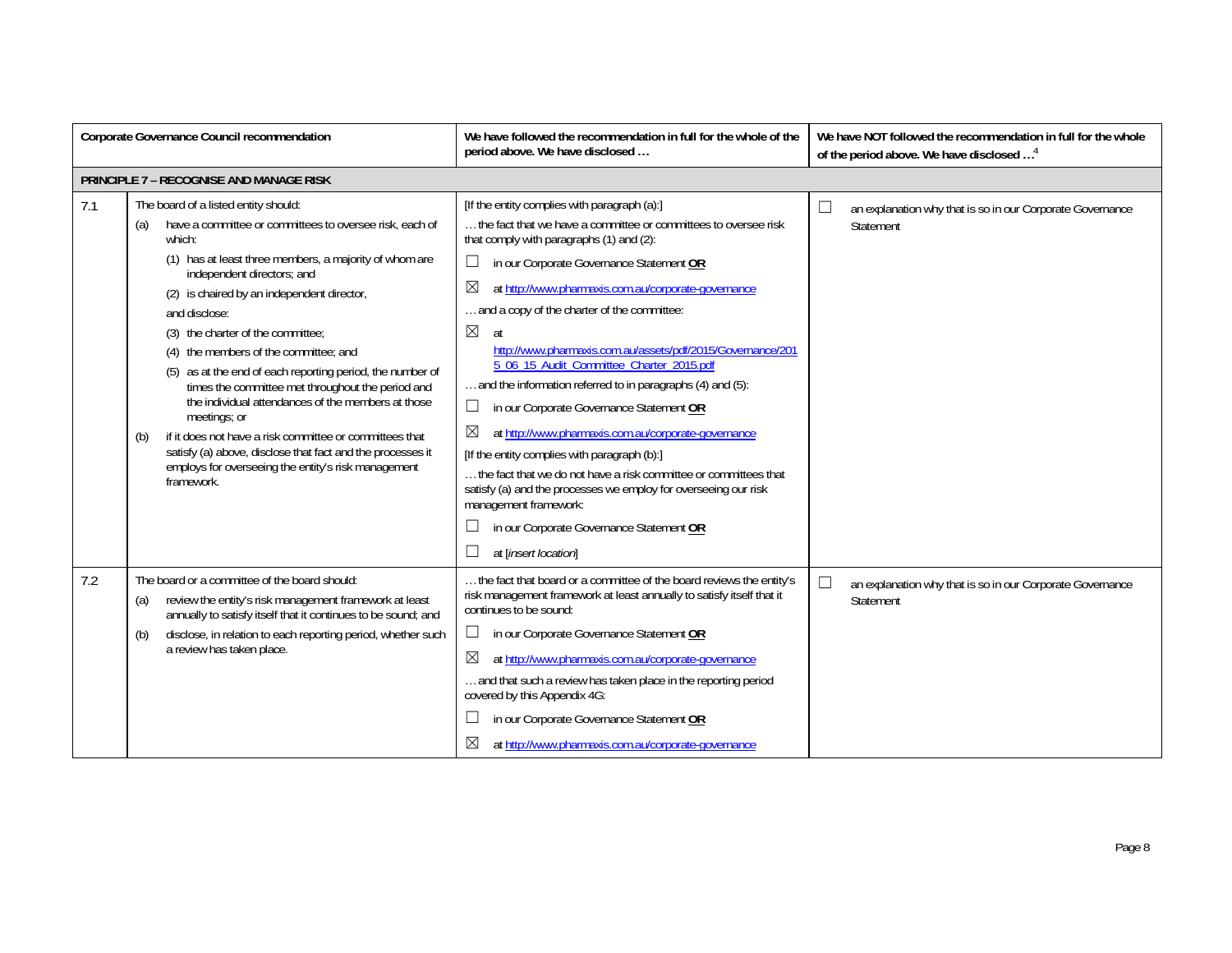|     | Corporate Governance Council recommendation                                                                                                                                                                                                                                                                                                                                  | We have followed the recommendation in full for the whole of the<br>period above. We have disclosed                                                                                                                                                                                                                                                                                                                                                                                                                                                                                | We have NOT followed the recommendation in full for the whole<br>of the period above. We have disclosed <sup>4</sup> |
|-----|------------------------------------------------------------------------------------------------------------------------------------------------------------------------------------------------------------------------------------------------------------------------------------------------------------------------------------------------------------------------------|------------------------------------------------------------------------------------------------------------------------------------------------------------------------------------------------------------------------------------------------------------------------------------------------------------------------------------------------------------------------------------------------------------------------------------------------------------------------------------------------------------------------------------------------------------------------------------|----------------------------------------------------------------------------------------------------------------------|
| 7.3 | A listed entity should disclose:<br>if it has an internal audit function, how the function is<br>(a)<br>structured and what role it performs; or<br>if it does not have an internal audit function, that fact and<br>(b)<br>the processes it employs for evaluating and continually<br>improving the effectiveness of its risk management and<br>internal control processes. | [If the entity complies with paragraph (a):]<br>, how our internal audit function is structured and what role it<br>performs:<br>in our Corporate Governance Statement OR<br>at [insert location]<br>[If the entity complies with paragraph (b):]<br>the fact that we do not have an internal audit function and the<br>processes we employ for evaluating and continually improving the<br>effectiveness of our risk management and internal control processes:<br>in our Corporate Governance Statement OR<br>$\boxtimes$<br>at http://www.pharmaxis.com.au/corporate-governance | an explanation why that is so in our Corporate Governance<br>Statement                                               |
| 7.4 | A listed entity should disclose whether it has any material<br>exposure to economic, environmental and social sustainability<br>risks and, if it does, how it manages or intends to manage those<br>risks.                                                                                                                                                                   | whether we have any material exposure to economic,<br>environmental and social sustainability risks and, if we do, how we<br>manage or intend to manage those risks:<br>in our Corporate Governance Statement OR<br>at http://www.pharmaxis.com.au/corporate-governance                                                                                                                                                                                                                                                                                                            | an explanation why that is so in our Corporate Governance<br>Statement                                               |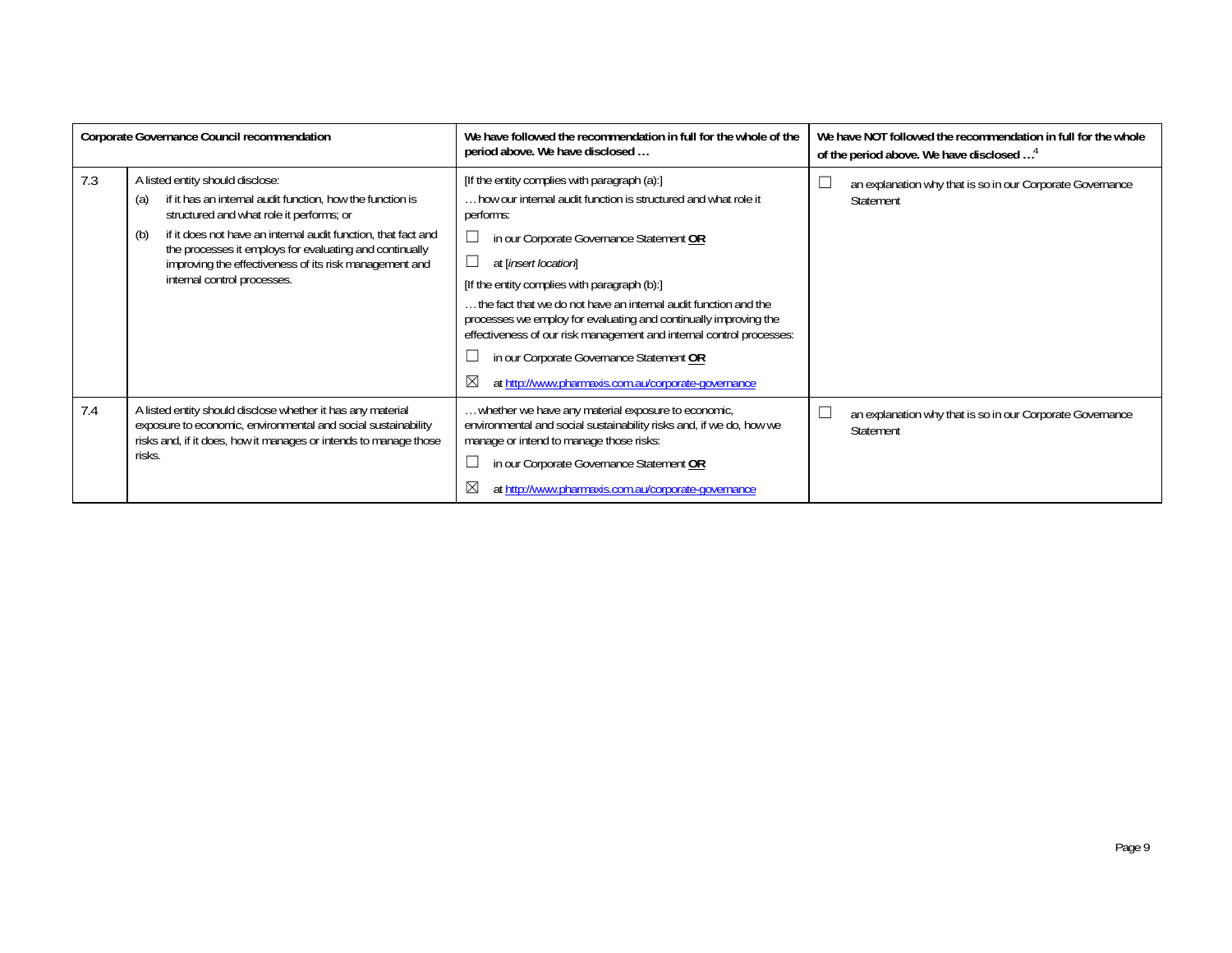| <b>Corporate Governance Council recommendation</b> |                                                                                                                                                                                                                                                                                                                                                                                                                                                                                                                                                                                                                                                                                                                                                                                                     | We have followed the recommendation in full for the whole of the<br>period above. We have disclosed                                                                                                                                                                                                                                                                                                                                                                                                                                                                                                                                                                                                                                                                                                                                                                                                                                                                                                                             | We have NOT followed the recommendation in full for the whole<br>of the period above. We have disclosed <sup>4</sup>                                                              |
|----------------------------------------------------|-----------------------------------------------------------------------------------------------------------------------------------------------------------------------------------------------------------------------------------------------------------------------------------------------------------------------------------------------------------------------------------------------------------------------------------------------------------------------------------------------------------------------------------------------------------------------------------------------------------------------------------------------------------------------------------------------------------------------------------------------------------------------------------------------------|---------------------------------------------------------------------------------------------------------------------------------------------------------------------------------------------------------------------------------------------------------------------------------------------------------------------------------------------------------------------------------------------------------------------------------------------------------------------------------------------------------------------------------------------------------------------------------------------------------------------------------------------------------------------------------------------------------------------------------------------------------------------------------------------------------------------------------------------------------------------------------------------------------------------------------------------------------------------------------------------------------------------------------|-----------------------------------------------------------------------------------------------------------------------------------------------------------------------------------|
|                                                    | PRINCIPLE 8 - REMUNERATE FAIRLY AND RESPONSIBLY                                                                                                                                                                                                                                                                                                                                                                                                                                                                                                                                                                                                                                                                                                                                                     |                                                                                                                                                                                                                                                                                                                                                                                                                                                                                                                                                                                                                                                                                                                                                                                                                                                                                                                                                                                                                                 |                                                                                                                                                                                   |
| 8.1                                                | The board of a listed entity should:<br>have a remuneration committee which:<br>(a)<br>(1) has at least three members, a majority of whom are<br>independent directors; and<br>(2) is chaired by an independent director,<br>and disclose:<br>(3) the charter of the committee:<br>the members of the committee; and<br>(4)<br>as at the end of each reporting period, the number of<br>times the committee met throughout the period and<br>the individual attendances of the members at those<br>meetings; or<br>if it does not have a remuneration committee, disclose that<br>(b)<br>fact and the processes it employs for setting the level and<br>composition of remuneration for directors and senior<br>executives and ensuring that such remuneration is<br>appropriate and not excessive. | [If the entity complies with paragraph (a):]<br>the fact that we have a remuneration committee that complies with<br>paragraphs $(1)$ and $(2)$ :<br>in our Corporate Governance Statement OR<br>⊠<br>at http://www.pharmaxis.com.au/corporate-governance<br>and a copy of the charter of the committee:<br>$\boxtimes$<br>at<br>http://www.pharmaxis.com.au/assets/pdf/2015/Governance/201<br>5_06_15_Remuneration_Nomination_Committee_Charter_201<br>5.pdf<br>and the information referred to in paragraphs (4) and (5):<br>$\Box$<br>in our Corporate Governance Statement OR<br>⊠<br>at http://www.pharmaxis.com.au/corporate-governance<br>[If the entity complies with paragraph (b):]<br>the fact that we do not have a remuneration committee and the<br>processes we employ for setting the level and composition of<br>remuneration for directors and senior executives and ensuring that<br>such remuneration is appropriate and not excessive:<br>in our Corporate Governance Statement OR<br>at [insert location] | an explanation why that is so in our Corporate Governance<br>Statement OR<br>$\Box$<br>we are an externally managed entity and this recommendation is<br>therefore not applicable |
| 8.2                                                | A listed entity should separately disclose its policies and<br>practices regarding the remuneration of non-executive directors<br>and the remuneration of executive directors and other senior<br>executives.                                                                                                                                                                                                                                                                                                                                                                                                                                                                                                                                                                                       | separately our remuneration policies and practices regarding the<br>remuneration of non-executive directors and the remuneration of<br>executive directors and other senior executives:<br>in our Corporate Governance Statement OR<br>$\bowtie$<br>at http://www.pharmaxis.com.au/corporate-governance                                                                                                                                                                                                                                                                                                                                                                                                                                                                                                                                                                                                                                                                                                                         | an explanation why that is so in our Corporate Governance<br>Statement OR<br>we are an externally managed entity and this recommendation<br>is therefore not applicable           |